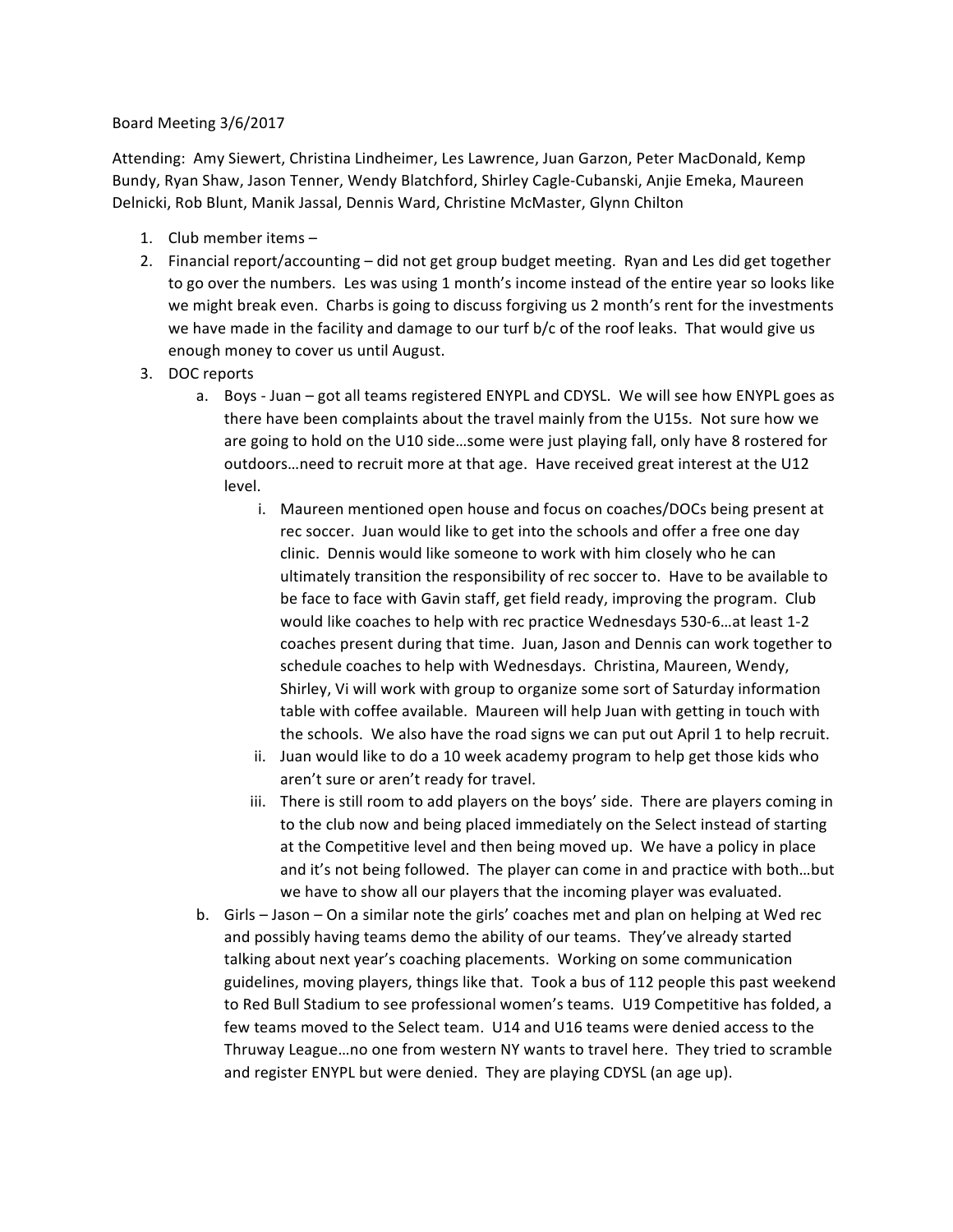- c. Letter from parent of U19 Competitive who when the team was dismantled, player was moved to Select. We have rectified the financial situation (when the player was moved, they were automatically charged the additional cost of the Select team...was just an automated error). Not sure if there is anything we could do...we tried to recruit for the Competitive team but were unsuccessful in putting a team together. Amy to send response to this family.
- 4. Registrar's Report  $-$  down 7 boys and 26 girls from last year but that does not take into consideration that doesn't take into account players that have left after registering. Picked up 8 in Dec, Jan down 1. Reminder for outstanding balances going out this week (same message regarding player passes being pulled for balances and no bond checks).

## 5. Club Calendar

- 3/1 Payment #6 due
- 3/1 May Day Bond Checks due

 $3/1$  Notify all seniors in club of Paul Brock Scholarship (changing to  $4/17$ ) \$250 from someone that Dan Cogan collected from, \$500 from United, Tina's employer...so we just need another \$250 to fundraise

- 3/1-3/31 CDYSL freeze
- 3/1-4/30 Session 3 indoor Sportsplex & Afrim's
- 3/6 **Board meeting at Harvey's**
- *3/11 Mandatory CDYSL coaches meeting*

*3/xx* List of any player that has not turned in bond check to be reported to Registrar and *player passes pulled from coaches*

- 3/13 CDYSL Opening of FREE rescheduling period
- 3/15 Recreation soccer order "stuff"
- 3/16 ENYPL rosters frozen
- 3/19 *CDYSL coaches workshop*
- 3/20-3/27 CDYSL Guest team passes and rosters to be submitted
- 3/26 CDYSL last day for FREE reschedule
- 3/27 CDYSL regular rescheduling period begins (fees may apply)

 $3/31$  List of any player with an outstanding balance to be reported to Registrar and player passes to be pulled from coaches

- 6. Website update Maureen still working on finalizing some of the format. Once it's set, she would like to relinquish the website maintenance/updating to someone else.
- 7. Indoor facility update (some mentioned in budget). Emailed specific size of facility requirements to Gavin. Also, still in touch with Pinnacle - lot of great ideas. They want a \$5k retainer initially and fees go up and the process moves closer to the project completion. Call scheduled with them later this month.
- 8. Fundraising Playbook ready to roll out April 8 and 9. There will be mandatory meeting for coaches and managers to help roll out. Also discuss potential fundraising dinner/banquet. Approached Longfellow's but they shot down our proposal. Les will be sending out a letter to give parents a heads up on the playbook. Maureen can add a thermometer to track the fundraising progress.
- 9. May Day Tournament did open registration a month earlier. 35 teams registered so far. Early registration closes March 24. There will be another email blast going out mid-March. Doing other fundraising activities at May Day; basket raffle, 50/50, shoot out, speed gun, sponsorship options. Need board presence there throughout the weekend to help with various things...will send out a sign up.